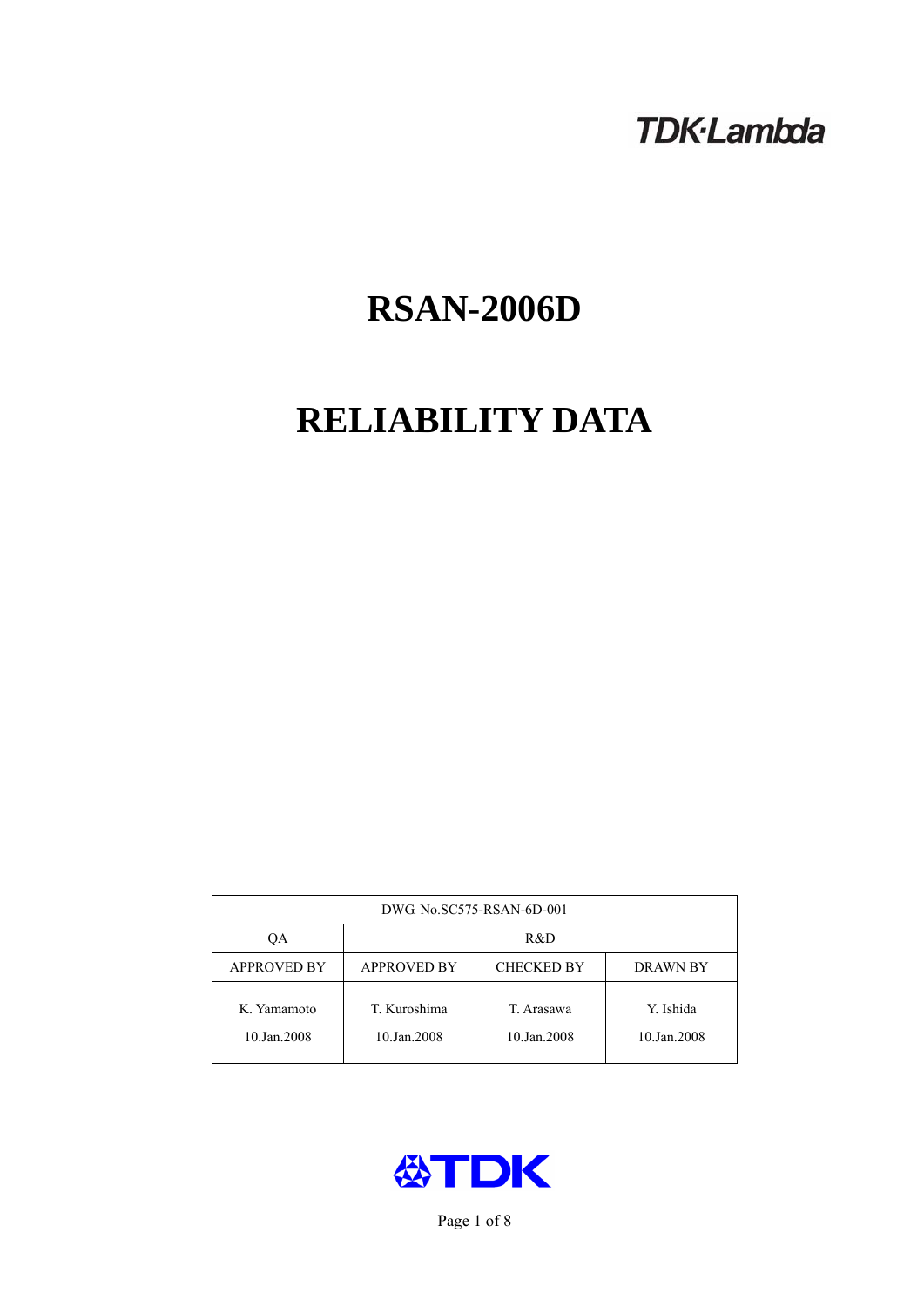#### **RSAN-2006D**

## **I N D E X**

|                                     | Page   |
|-------------------------------------|--------|
| 1. Calculated Values of MTBF        | Page-3 |
| 2. Vibration Test                   | Page-4 |
| 3. Heat Cycle Test                  | Page-5 |
| 4. Humidity Test                    | Page-6 |
| 5. High Temperature Resistance Test | Page-7 |
| 6. Low Temperature Storage Test     | Page-8 |

The following data are typical values. As all units have nearly the same characteristics, the data to be considered as ability values.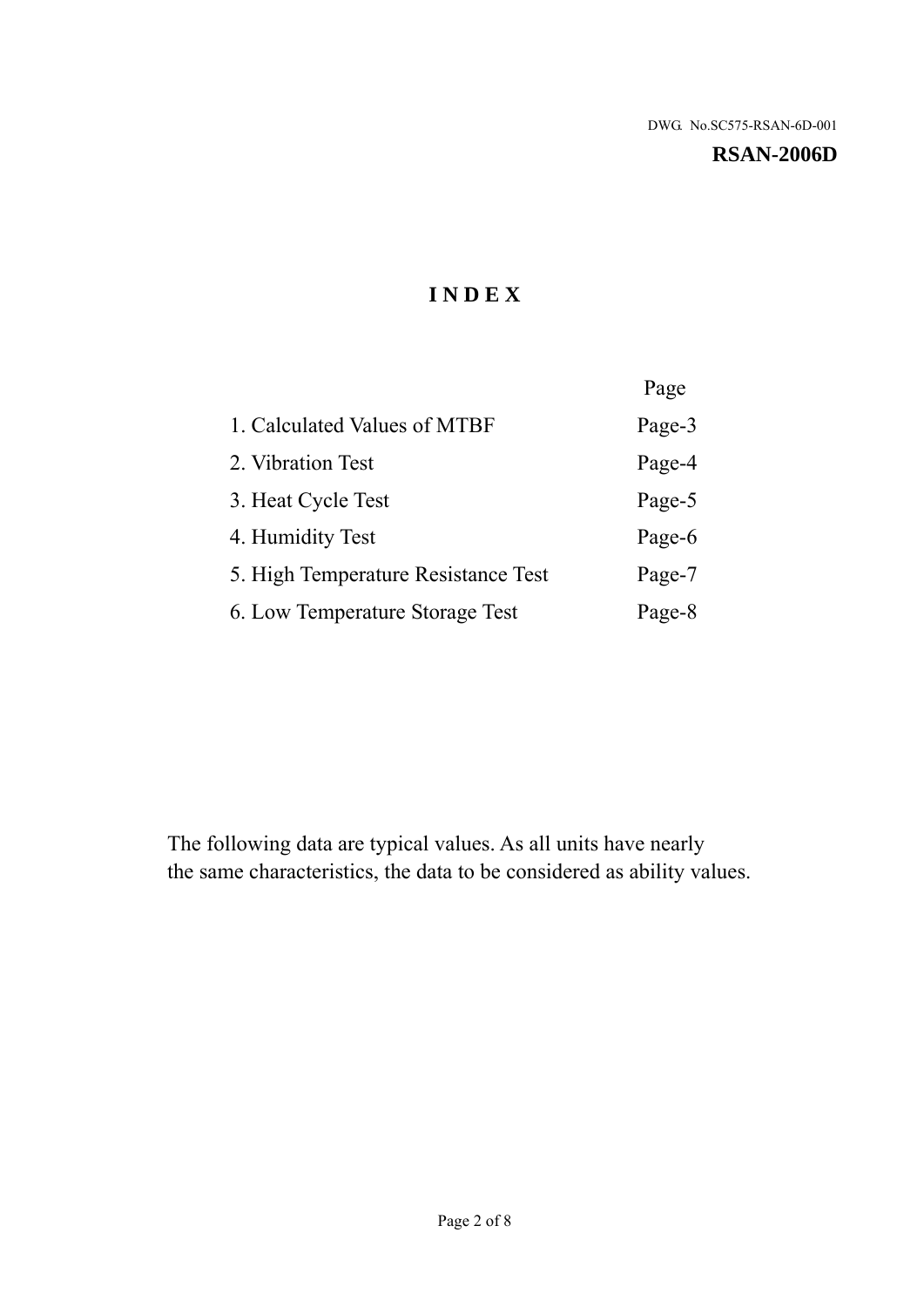#### **RSAN-2006D**

1. Calculated values of MTBF

MODEL : RSAN-2006D

(1) Calculating Method

 Calculated based on parts stress reliability projection of MIL-HDBK-217F NOTICE2.

Individual failure rates  $\lambda$  G is given to each part and MTBF is calculated by the count of each part.

$$
MIBF = \frac{1}{\lambda_{\text{equip}}} = \frac{1}{\sum_{i=1}^{n} N_i (\lambda_G \pi_Q)_i} \times 10^6 \text{ (hours)}
$$

| $\lambda$ equip | : Total equipment failure rate (Failure $/ 10^6$ Hours)                   |
|-----------------|---------------------------------------------------------------------------|
| $\lambda$ G     | : Generic failure rate for the $\hbar$ generic part                       |
|                 | (Failure/ $10^6$ Hours)                                                   |
| Ni              | : Quantity of <i>i</i> th generic part                                    |
| N               | : Number of different generic part categories                             |
| $\pi$ Q         | : Generic quality factor for the <i>i</i> th generic part ( $\pi Q = 1$ ) |

- (2) MTBF Values
	- GF : Ground, Fixed

 $MTBF = 6,914,673$  (Hours)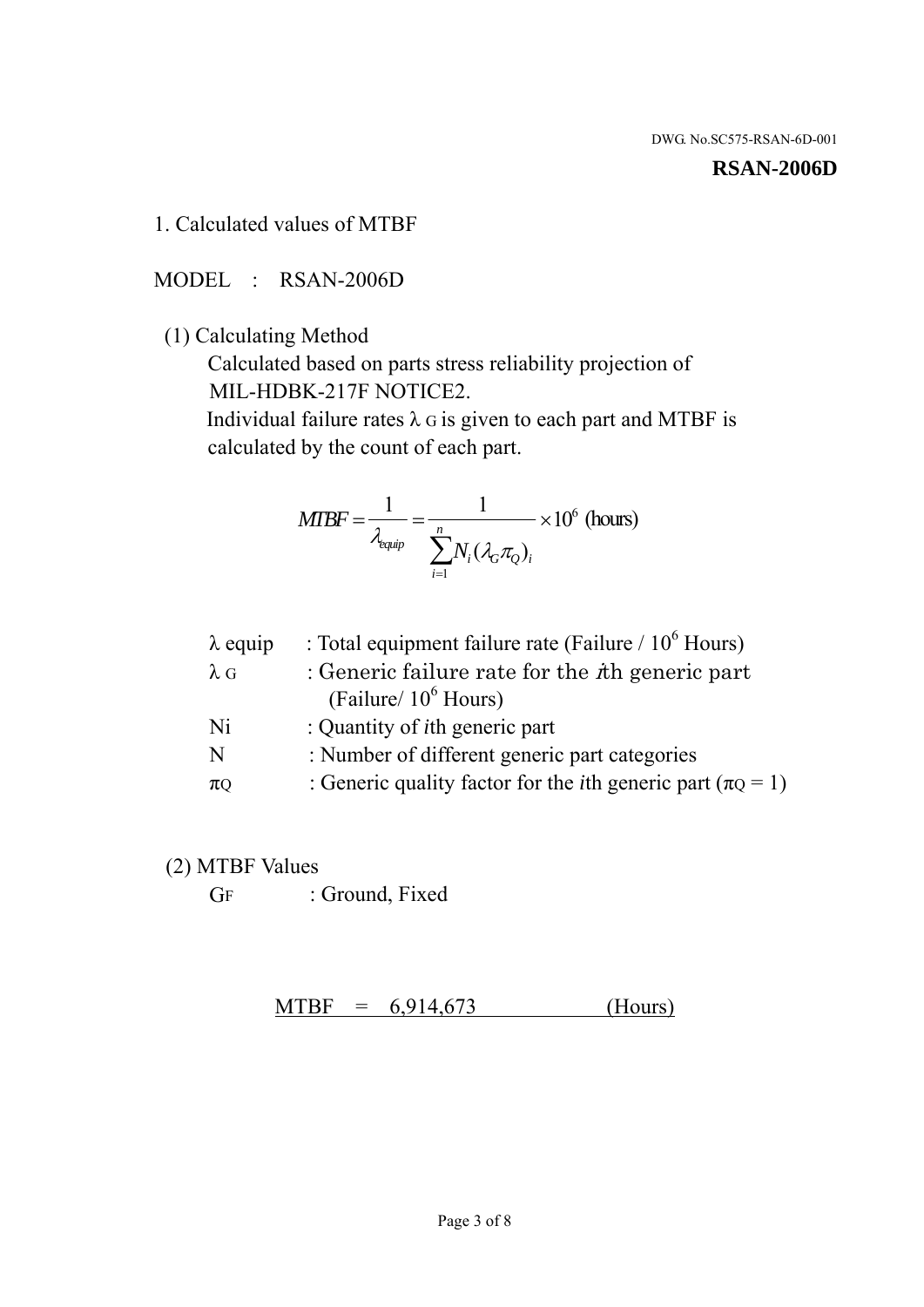#### **RSAN-2006D**

2. Vibration Test

### MODEL : RSAN-2006D (Representation Product : RSEN-2030D)

- (1) Vibration Test Class Frequency Variable Endurance Test
- (2) Equipment Used Controller VS-1000-6, Vibrator 905-FN ( IMV CORP.)
- (3) The Number of D.U.T. (Device Under Test) 5 units
- (4) Test Condition
	- · Frequency : 10~55Hz
	- $\cdot$  Acceleration : 9.8m/s<sup>2</sup>, Sweep for 1 min.
	- · Dimension and times : X, Y and Z directions for 1 hour each.

## (5) Test Method

Fix the D.U.T. on the fitting-stage

## (6) Test Results

PASS

#### Typical Sample Data

| . .                           |                                                         |           |                     |                     |
|-------------------------------|---------------------------------------------------------|-----------|---------------------|---------------------|
| Check item                    | Spec.                                                   |           | <b>Before Test</b>  | After Test          |
|                               | Differential Mode: 25dBmin.                             | $0.4$ MHz | 38.80               | 39.10               |
|                               |                                                         | 30 MHz    | 56.51               | 55.42               |
| Attenuation (dB)              | Common Mode: 25dBmin.                                   | 2 MHz     | 36.23               | 36.01               |
|                               |                                                         | 30 MHz    | 37.14               | 36.63               |
| Leakage Current (mA)          | Line1<br>$1mA$ max. $(250V, 60Hz)$<br>Line <sub>2</sub> |           | 0.41                | 0.40                |
|                               |                                                         |           | 0.41                | 0.40                |
| DC Resistance $(m\Omega)$     | $6m \Omega$ max.                                        |           | 3.62                | 3.60                |
| <b>Test Voltage</b>           | $L-L: 1768Vdc$ 60s.                                     |           | OK                  | OK.                 |
|                               | $L-E$ : 2500Vac 60s.                                    |           |                     |                     |
| Isolation Resistance ( $MQ$ ) | $100M \Omega$ min. (500Vdc 60s)                         |           | $4.0 \times 10^{6}$ | $4.0 \times 10^{6}$ |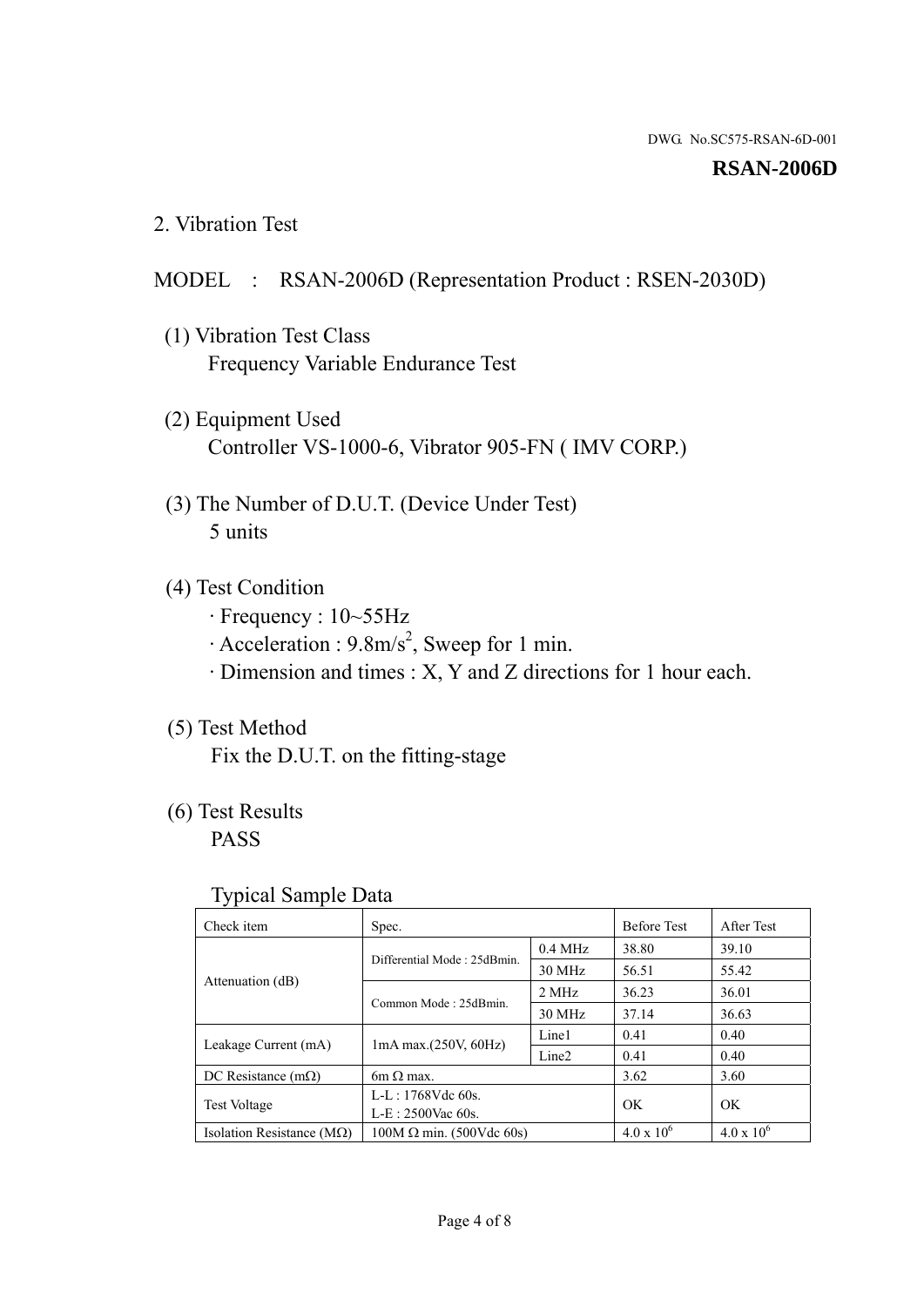1 cycle

30min.

3min.

30min.

3. Heat Cycle Test

### MODEL : RSAN-2006D (Representation Product : RSEN-2030)

- (1) Equipment Used TEMPERATURE CHAMBER TSA-71H-W (ESPEC CORP.)
- (2) The Number of D.U.T. (Device Under Test) 5 units
- (3) Test Conditions
	- · Ambient Temperature : -25~+85°C · Test Cycles : 100cycles
- (4) Test Method

 Before the test check if there is no abnormal characteristics and put the D.U.T. in the testing chamber. Then test it in the above cycles, After the test is completed leave it for 1 hour at room temperature and check it if there is no abnormal each characteristics.

 $+85$ °C

 $-25^{\circ}$ C

(5) Test Results

PASS

| <b>Typical Sample Data</b> |  |  |
|----------------------------|--|--|
|----------------------------|--|--|

| Check item                    | Spec.                           |                   | <b>Before Test</b> | After Test        |
|-------------------------------|---------------------------------|-------------------|--------------------|-------------------|
|                               | Differential Mode: 25dBmin.     | $0.4$ MHz         | 40.06              | 40.06             |
|                               |                                 | 30 MHz            | 55.64              | 57.12             |
| Attenuation (dB)              | Common Mode: 25dBmin.           | 2 MHz             | 35.40              | 36.74             |
|                               |                                 | 30 MHz            | 37.70              | 37.36             |
| Leakage Current (mA)          | 1mA max. (250V, 60Hz)           | Line1             | 0.41               | 0.49              |
|                               |                                 | Line <sub>2</sub> | 0.42               | 0.48              |
| DC Resistance $(m\Omega)$     | $6m \Omega$ max.                |                   | 3.48               | 3.22              |
| <b>Test Voltage</b>           | $L-L: 1768Vdc$ 60s.             |                   | OK                 | OK.               |
|                               | L-E: 2500Vac 60s.               |                   |                    |                   |
| Isolation Resistance ( $MQ$ ) | $100M \Omega$ min. (500Vdc 60s) |                   | $9.5 \times 10^5$  | $9.4 \times 10^5$ |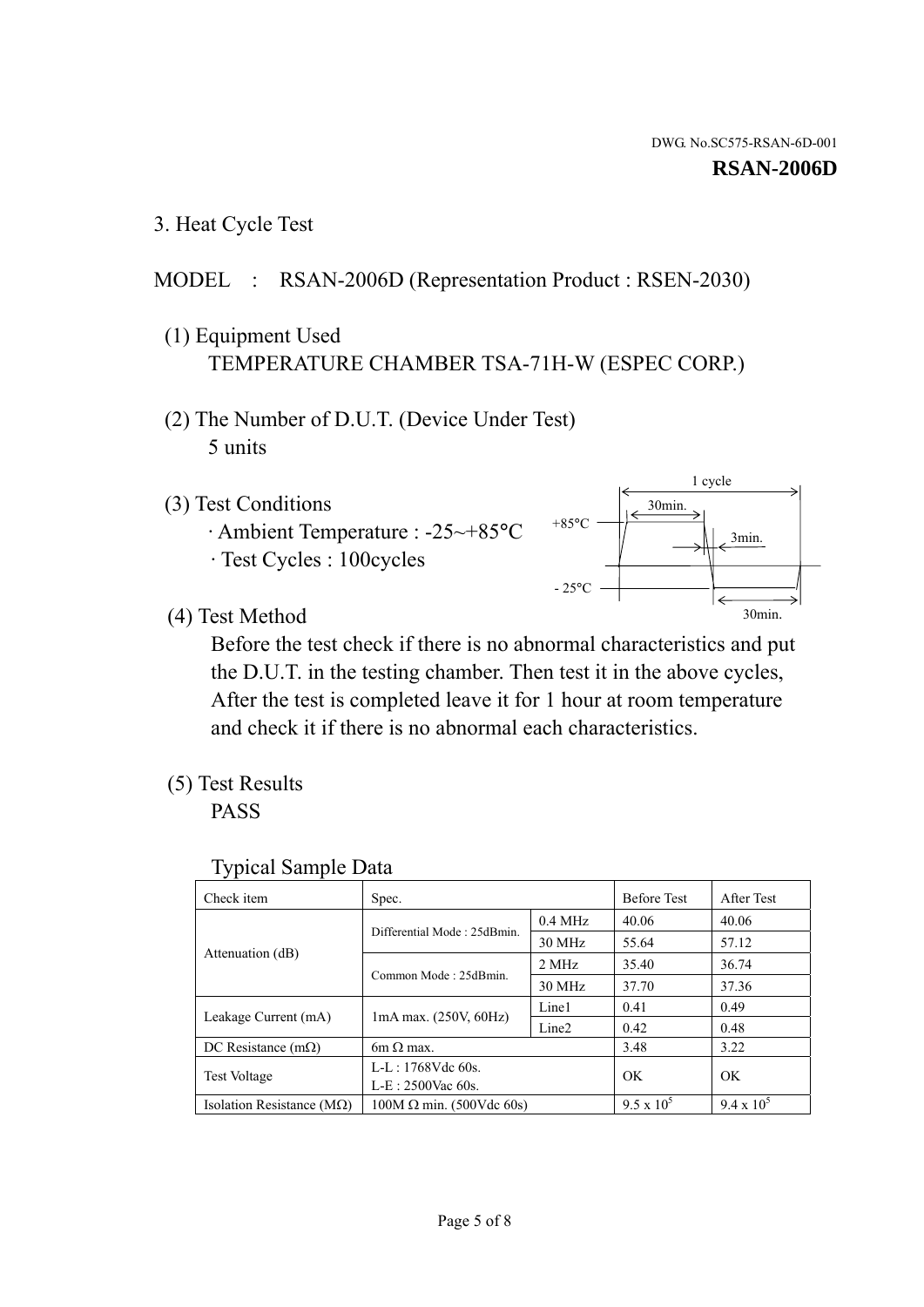4. Humidity Test

## MODEL : RSAN-2006D (Representation Product : RSEN-2030)

- (1) Equipment Used TEMP. & HUMID. CHAMBER PR-4KT (ESPEC CORP.)
- (2) The Number of D.U.T. (Device Under Test) 5 units

### (3) Test Conditions

- · Ambient Temperature : +40°C
- · Test Time : 500 hours
- · Ambient Humidity : 90~95% RH No Dewdrop

## (4) Test Method

 Before the test check if there is no abnormal characteristics and put the D.U.T. in the testing chamber. Then test it in the above conditions. After the test is completed leave it for 1 hour at room temperature and check it if there is no abnormal each characteristics.

## (5) Test Results

PASS

| ╯▴                                 |                                 |                   |                     |                     |
|------------------------------------|---------------------------------|-------------------|---------------------|---------------------|
| Check item                         | Spec.                           |                   | <b>Before Test</b>  | After Test          |
|                                    | Differential Mode: 25dBmin.     | $0.4$ MHz         | 40.92               | 39.42               |
|                                    |                                 | 30 MHz            | 57.38               | 55.62               |
| Attenuation (dB)                   | Common Mode: 25dBmin.           | 2 MHz             | 36.16               | 36.22               |
|                                    |                                 | 30 MHz            | 37.34               | 37.92               |
| Leakage Current (mA)               | $1mA$ max. $(250V, 60Hz)$       | Line1             | 0.42                | 0.41                |
|                                    |                                 | Line <sub>2</sub> | 0.42                | 0.43                |
| DC Resistance $(m\Omega)$          | $6m \Omega$ max.                |                   | 3.62                | 3.58                |
| <b>Test Voltage</b>                | $L-L: 1768Vdc$ 60s.             |                   | OK                  | OK                  |
|                                    | $L-E: 2500$ Vac 60s.            |                   |                     |                     |
| Isolation Resistance ( $M\Omega$ ) | $100M \Omega$ min. (500Vdc 60s) |                   | $3.6 \times 10^{6}$ | $4.5 \times 10^{6}$ |

#### Typical Sample Data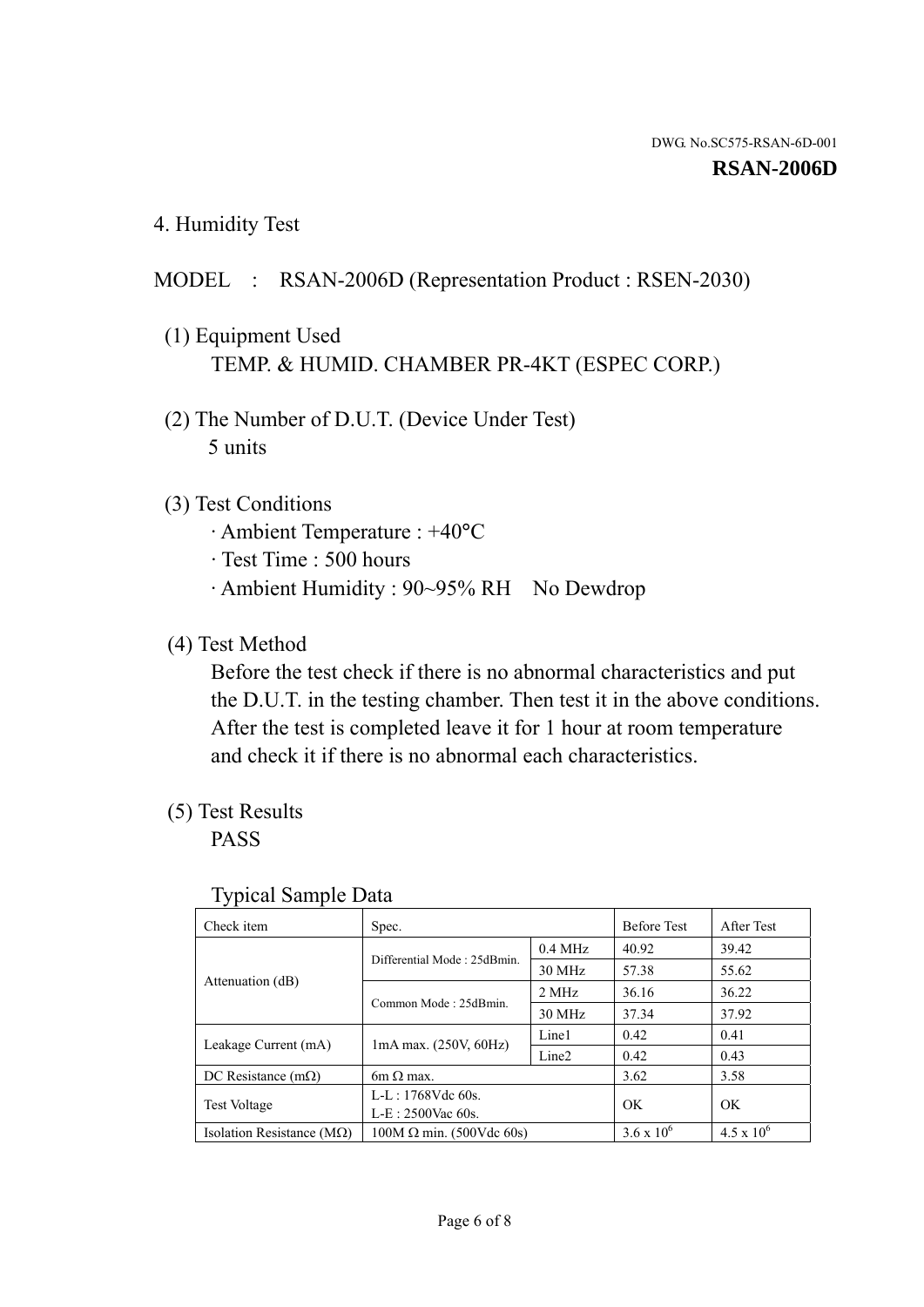5. High Temperature Resistance Test

#### MODEL : RSAN-2006D (Representation Product : RSEN-2060)

- (1) Equipment Used TEMPERATURE CHAMBER PHH-300 ( ESPEC CORP.)
- (2) The Number of D.U.T. (Device Under Test) 5 units
- (3) Test Conditions
	- · Ambient Temperature : +55°C
	- · Test Time : 500 hours
	- · Operating : DC 60A
- (4) Test Method

 Before the test check if there is no abnormal characteristics and put the D.U.T. in the testing chamber. Then test it in the above conditions. After the test is completed leave it for 1 hour at room temperature and check it if there is no abnormal each characteristics.

(5) Test Results

PASS

| ╯┸                                 |                                                         |           |                     |                     |
|------------------------------------|---------------------------------------------------------|-----------|---------------------|---------------------|
| Check item                         | Spec.                                                   |           | <b>Before Test</b>  | After Test          |
|                                    | Differential Mode: 25dBmin.                             | $0.2$ MHz | 57.86               | 58.52               |
|                                    |                                                         | 30 MHz    | 52.04               | 51.94               |
| Attenuation (dB)                   | Common Mode: 25dBmin.                                   | 2 MHz     | 35.90               | 36.04               |
|                                    |                                                         | 30 MHz    | 26.60               | 27.62               |
| Leakage Current (mA)               | Line1<br>$1mA$ max. $(250V, 60Hz)$<br>Line <sub>2</sub> |           | 0.45                | 0.46                |
|                                    |                                                         |           | 0.46                | 0.46                |
| DC Resistance $(m\Omega)$          | $3m \Omega$ max.                                        |           | 2.22                | 2.24                |
| <b>Test Voltage</b>                | $L-L: 1768Vdc$ 60s.                                     |           | OK                  | OK                  |
|                                    | $L-E: 2500$ Vac 60s.                                    |           |                     |                     |
| Isolation Resistance ( $M\Omega$ ) | $100M \Omega$ min. (500Vdc 60s)                         |           | $4.1 \times 10^{6}$ | $4.6 \times 10^{6}$ |

#### Typical Sample Data